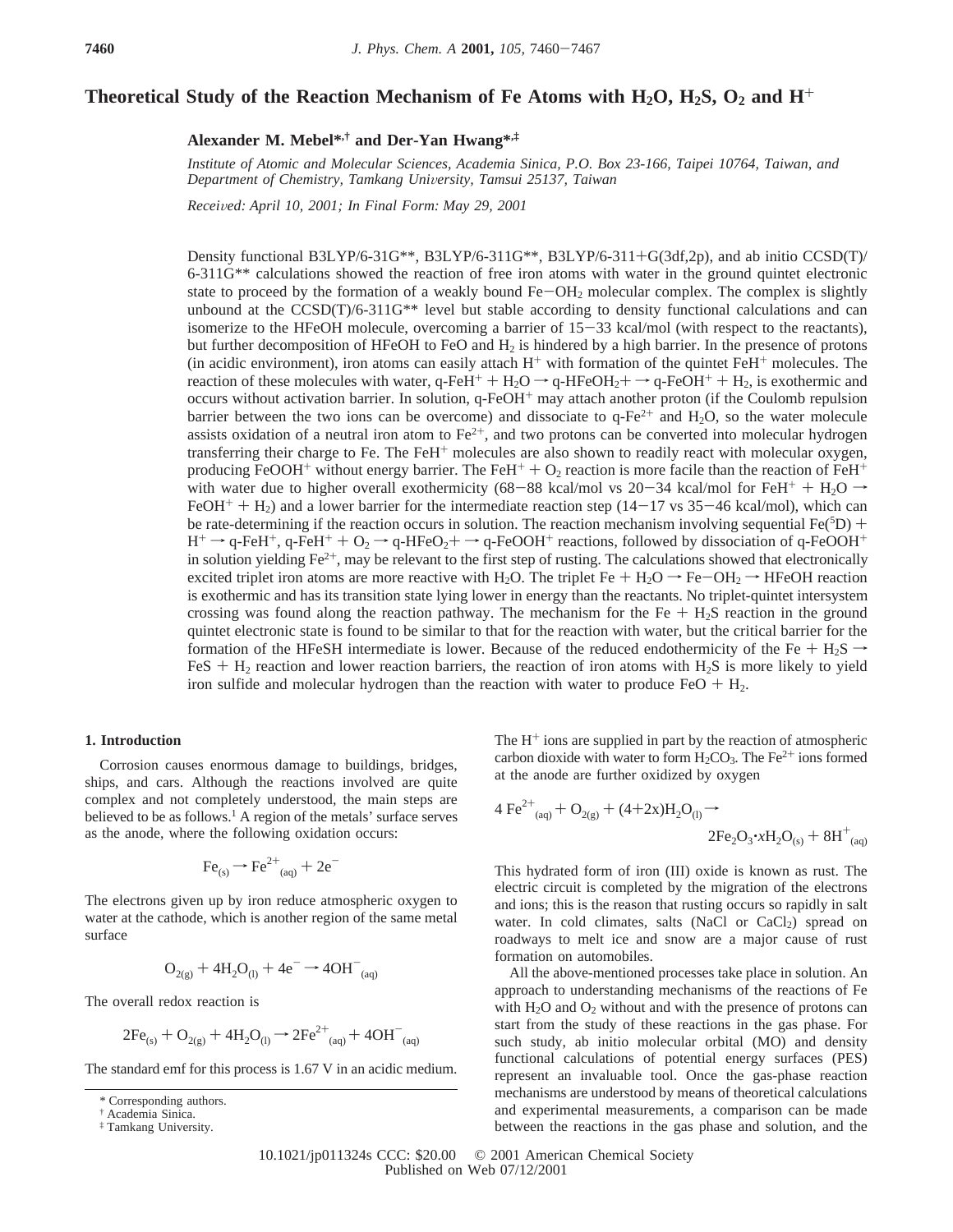role of solvent and condensed phase effects can be better comprehended. The gas-phase studies provide first steps toward a more detailed understanding of the role of electronic structure in the more complex systems involved in solution chemistry.

Meanwhile, the gas phase reactions of iron atoms with water and oxygen are interesting by themselves. For instance, as was recently found by Kellogg and Itikura,<sup>2</sup> the Fe-O-H<sub>2</sub> PES is important for understanding the flame inhibition that occurs when iron compounds are added to a flame. Alternatively, the FeO radicals play a central role in controlling the layer of atomic Fe in the Earth's atmosphere.<sup>3</sup> Among others, FeO may undergo a reaction with molecular hydrogen, which is the reverse of Fe + H<sub>2</sub>O. This reaction was recently studied experimentally<sup>4</sup> and was found to be very slow at 320 K. While the simple and fundamental reaction Fe  $+$  O<sub>2</sub> has been examined in argon matrices,<sup>5-8</sup> in the gas phase,<sup>4,9-12</sup> and by theoretical calculations, $8,11-15$  the reactions in the Fe/H<sub>2</sub>O/O<sub>2</sub> system are still far from being understood. Ground-state iron atoms are not reactive with  $O_2$  in the gas phase near room temperature. Electronically excited iron atoms are expected to be more reactive; the reactions of laser-ablated Fe atoms and  $O<sub>2</sub>$ molecules in argon condensing on a 10 K surface were shown to produce FeOO and OFeO.<sup>16</sup> Annealing to 30 and 50 K gives cyclic FeO2. The gas-phase reaction of Fe atoms with water at room temperature was studied by Mitchell and Hackett,<sup>10</sup> who found that the corresponding rate constant is low. However, little information is available about the mechanism of this fundamental reaction.

The present ab initio MO and DFT study is concentrated on the reaction pathways of iron atoms with  $H_2O$  as well as  $H_2S$ to elucidate the gas-phase reaction mechanisms. To analyze the role of acidic environment in the iron oxidation, we also consider the reaction mechanism in the presence of protons. To understand how the oxidation of Fe to  $Fe<sup>2+</sup>$  can occur in the gasphase, we compare thermochemistry and mechanisms of possible reactions involving iron atoms, water,  $H^+$ , and molecular oxygen.

#### **2. Computational Details**

We investigate the lowest quintet and triplet electronic state potential energy surfaces (PESs) for the Fe +  $H_2O \rightarrow FeO +$  $H<sub>2</sub>$  reaction. As will be shown below, the quintet state remains the ground electronic state along the reaction course. Therefore, we study only the quintet reaction pathway for the Fe +  $H_2S$  $\rightarrow$  FeS + H<sub>2</sub> reaction. On these surfaces, full geometry optimizations were run to locate all the stationary points at the unrestricted B3LYP/6-31G\*\* level.17,18 Harmonic vibrational frequencies were obtained at the same level in order to characterize the stationary points as minima or first-order saddle points, to obtain zero-point vibrational energy corrections (ZPE), and to generate force-constant data needed in the intrinsic reaction coordinate (IRC) calculation. The IRC method<sup>19</sup> was used to track minimum energy paths from transition structures to the corresponding minimum. A step size of 0.1 amu<sup>1/2</sup> bohr or larger was used in the IRC procedures. For comparison, geometries of some structures were also optimized at the unrestricted coupled cluster CCD/6-31G\*\* level.20

The relative energies of various species were then refined using three levels of theory, B3LYP with the larger 6-311G\*\* and 6-311+G(3df,2p) basis sets and the unrestricted coupled cluster CCSD(T)/6-311G\*\* <sup>20</sup> at the B3LYP/6-31G\*\* optimized geometries. The 6-311G\* basis set for Fe available in the GAUSSIAN 98 program<sup>21</sup> includes valence triple- $\zeta$  s, p, and d basis function and a polarization f function. The Fe  $6-311+G(3df)$ 

basis set can be more correctly designated as  $6-311+G(3fg)$ because it includes three polarization f functions and a g function in addition to the valence and diffuse s, p, and d basis functions. According to the literature,<sup>22</sup> the CCSD(T)/6-311G\*\*//B3LYP/ 6-31G\*\* level of theory can be considered as the most reliable in this study and superior with respect to B3LYP/6-311+G- (3df,2p)//B3LYP/6-31G\*\*. However, in some cases, the B3LYP/  $6-311+G(3df,2p)/B3LYP/6-31G**$  method appeared to be superior as compared to CCSD(T)/6-311G\*\*//B3LYP/6-31G\*\*, which may be fortuitous or could be a result of CCSD(T) calculations performed on very contaminated UHF wave functions or due to the use of a moderate 6-311G\*\* basis set. Meanwhile, in this study, the stability of UHF wave functions was checked for every structure, and only stable wave functions were used in UCCSD(T) calculations. In our discussion, we compare the performance of different methods.

Most of the ab initio calculations described here were carried out employing the Gaussian 98 program,<sup>21</sup> and for some of them, the MOLPRO 98 package<sup>23</sup> was used.

## **3. Results and Discussion**

The ZPE corrected relative energies of various compounds in the Fe/H<sub>2</sub>O/H<sup>+</sup> and Fe/O<sub>2</sub>/H<sup>+</sup> system calculated at the B3LYP/6-31G\*\*//B3LYP/6-31G\*\*, B3LYP/6-311G\*\*//B3LYP/ 6-31G\*\*, B3LYP/6-311+G(3df,2p)//B3LYP/6-31G\*\*, and CCS-D(T)/6-311G\*\*//B3LYP/6-31G\*\* levels of theory are listed in Table 1. The energetics of various species in the Fe +  $H_2S \rightarrow$ FeS  $+$  H<sub>2</sub> reaction is presented in Table 2. Table 3 shows vibrational frequencies calculated at the B3LYP/6-31G\*\* level. The energy diagram, along the quintet and triplet reaction pathways of the Fe +  $H_2O \rightarrow FeO + H_2$ , is shown in Figure 1. The energy diagrams for the Fe/H<sub>2</sub>O/H<sup>+</sup> and  $[Fe/H_2O]^{2+}$ systems are presented in Figure 2. The energy diagram for the Fe +  $H_2S \rightarrow FeS + H_2$  reaction in quintet electronic state is illustrated in Figure 3. The optimized geometries of various compounds are depicted in Figures  $4-6$ . We use prefixes "q-" and "t-" to denote various species in the quintet and triplet electronic states, respectively.

**Reaction Mechanism of**  $\mathbf{F}e + \mathbf{H}_2\mathbf{O}$ **. As seen in Figure 1, at** the first stage of the reaction in quintet electronic state, the  $H_2O$ molecule attaches to the Fe atom  $(5D, 3d<sup>6</sup>4s<sup>2</sup>)$  to form a q-Fe- $OH<sub>2</sub>$  complex. The complex geometry is nonplanar and has  $C<sub>s</sub>$ symmetry, with a long Fe-O bond of 2.175 Å (ca. with  $1.604$ ) and 1.746 Å in FeO and HFeOH, respectively). The structure of the H2O fragment is nearly unchanged as compared to that of an isolated water molecule. The B3LYP/6-311+G(3df,2p) + ZPE(B3LYP/6-31G\*\*) stabilization energy is 7.2 kcal/mol. However, at the CCSD(T)/6-311G\*\*//B3LYP/6-31G\*\* level, this complex does not exist and is 1.7 kcal/mol unstable with respect to the reactants. From the  $q$ -Fe-OH<sub>2</sub> complex (or directly from the reactants if the complex does not exist), the reaction proceeds by migration of one of the hydrogen atoms to form a planar nonlinear intermediate q-HFeOH via transition state q-TS1. From  $q$ -Fe $-OH<sub>2</sub>$  to  $q$ -TS1, the H'OFe angle bends from 111.8° to 56.5°, and the hydrogen atom from the oxygen side of the molecule is shifted to a position above the  $Fe-O$ bond. The  $O-H'$  distance increases to 1.435 Å, while a new Fe-H bond  $(1.624 \text{ Å})$  starts to form. The FeO bond  $(1.891 \text{ Å})$ also becomes stronger in the transition state. The barriers relative to q-Fe + H<sub>2</sub>O calculated at the CCSD(T)/6-311G\*\* and B3LYP/6-311+G(3df,2p) levels with ZPE are 32.7 and 14.8 kcal/mol, and the q-Fe +  $H_2O \rightarrow q$ -HFeOH reaction is found to be exothermic by 26.2 and 34.2 kcal/mol, respectively. At different levels of theory (see Table 1), the barrier height varies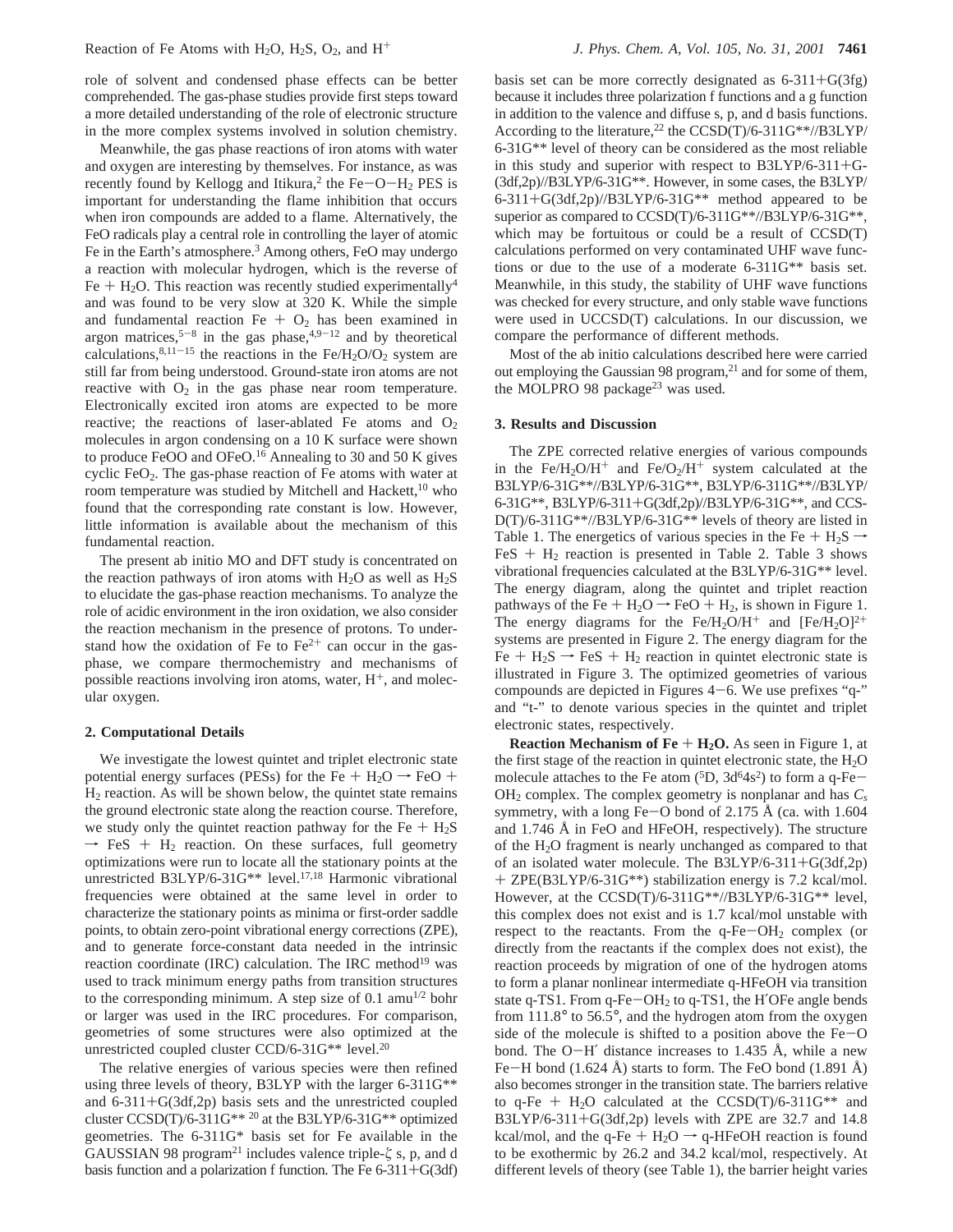**TABLE 1: ZPE Corrected Relative Energies (kcal/mol) Calculated at Different Levels of Theory for Various Compounds in the**  $Fe/H<sub>2</sub>O/H<sup>+</sup>$  and  $Fe/O<sub>2</sub>/H<sup>+</sup>$  Systems

|                                            |         | B3LYP          |                     |                   | CCSD(T)          |
|--------------------------------------------|---------|----------------|---------------------|-------------------|------------------|
| species                                    | $ZPE^a$ | $6 - 31G^{**}$ | $6 - 311G^{**}$     | $6-311+G(3df,2p)$ | $6 - 311G**$     |
|                                            |         |                | Fe/H <sub>2</sub> O |                   |                  |
| $q-Fe + H2O$                               | 13.4    | 39.0           | 24.5                | 34.2              | 26.2             |
| $q-Fe-OH2$                                 | 14.4    | 31.2           | 22.3                | 27.0              | 27.9             |
| $q-TS1$                                    | 10.3    | 49.3           | 51.7                | 49.0              | 58.9             |
| q-HFeOH                                    | 10.7    | $\overline{0}$ | $\boldsymbol{0}$    | $\overline{0}$    | $\overline{0}$   |
| $q-TS2$                                    | 9.0     | 61.1           | 66.2                | 58.1              | 75.5             |
| $q-FeO + H2$                               | 7.8     | 48.3           | 53.9                | 46.3              | 62.4             |
| $t-Fe + H2O$                               | 13.4    | 76.6           | 61.4                | 70.2              | $\boldsymbol{b}$ |
| $t$ -Fe $-OH2$                             | 14.4    | 60.8           | 48.1                | 42.6              | 39.9             |
| $t$ -TS1                                   | 10.9    | 70.5           | 63.1                | 60.4              | 75.9             |
| t-HFeOH                                    | 11.1    | 27.9           | 28.5                | 30.7              | 22.1             |
| $t$ -TS2                                   | 9.3     | 78.5           | 89.7                | 80.4              | 92.7             |
| $t$ -OFe $-H2$                             | 9.3     | 62.0           | 88.5                | 77.4              | 89.4             |
| $t$ -FeO + H <sub>2</sub>                  | 7.1     | 70.2           | 70.6                | 74.2              | 81.6             |
|                                            |         |                | $Fe/H_2O/H^+$       |                   |                  |
| $q$ -HFeOH + H <sup>+</sup>                | 10.7    | 202.9          | 211.7               | 196.2             | 221.9            |
| $q$ -FeH <sup>+</sup> + H <sub>2</sub> O   | 16.1    | 50.1           | 45.9                | 40.9              | 44.8             |
| $q$ -HFeOH <sub>2</sub> <sup>+</sup>       | 18.3    | $\overline{0}$ | $\mathbf{0}$        | $\overline{0}$    | $\overline{0}$   |
| $q$ -HFeOH <sub>2</sub> + TS               | 15.9    | 35.7           | 41.5                | 34.9              | 45.7             |
| $q$ -FeOH <sup>+</sup> + $H_2$             | 13.7    | 24.7           | 29.8                | 21.1              | 34.0             |
|                                            |         |                | $Fe^{2+}/H_2O$      |                   |                  |
| $q$ -FeOH <sup>+</sup> + H <sup>+</sup>    | 7.4     | 65.8           | 68.4                | 54.4              | 88.5             |
| $q$ -FeOH <sup>+</sup> + H <sup>+</sup> TS | 7.9     | 100.3          | 103.7               | 102.0             | 136.4            |
| $q$ -FeOH <sub>2</sub> <sup>2+</sup>       | 15.3    | $\Omega$       | $\Omega$            | $\Omega$          | $\Omega$         |
| $q-Fe^{2+} + H_2O$                         | 13.4    | 49.5           | 39.3                | 34.4              | 55.0             |
| $q$ -FeO+2H <sup>+</sup>                   | 1.4     | 187.5          | 191.7               | 171.8             | 200.6            |
|                                            |         |                | $Fe/O2/H+$          |                   |                  |
| $q$ -FeH <sup>+</sup> + $O_2$              | 5.1     | 49.4           | 35.8                | 41.2              | 14.9             |
| $q$ -HFe $O_2$ <sup>+</sup>                | 7.0     | $\overline{0}$ | $\mathbf{0}$        | $\overline{0}$    | $\overline{0}$   |
| $q$ -HFeO <sub>2</sub> + TS                | 5.8     | 18.5           | 18.3                | 14.4              | 17.0             |
| $q$ -FeOOH <sup>+</sup>                    | 10.5    | $-40.8$        | $-44.1$             | $-46.8$           | $-52.9$          |
|                                            |         |                |                     |                   |                  |

*<sup>a</sup>* Zero-point energies calculated at the B3LYP/6-31G\*\* level. *<sup>b</sup>* Perturbative treatment of triple excitations in CCSD(T) fails to produce a reasonable result for triplet Fe atom. For instance, the correction for triple excitations is -0.03862 hartree for the triplet state, as compared to only -0.00181 hartree for the quintet. As a result, the CCSD/6-311G\*\* calculated quintet-triplet energy gap of 23.8 kcal/mol reduces to 0.7 kcal/mol at the CCSD(T) level, inconsistent with the experimental quintet-triplet splitting of 34.2 kcal/mol (ref 24).



**Figure 1.** Potential energy diagram along the quintet and triplet reaction pathways of the Fe + H<sub>2</sub>O  $\rightarrow$  FeO + H<sub>2</sub> reaction calculated at the  $CCSD(T)/6-311G^{**}$  and B3LYP/6-311+G(3df,2p) (in parentheses) levels of theory, including ZPE(B3LYP/6-31G\*\*) at the B3LYP/6-31G\*\* optimized geometries.

between 10.3 kcal/mol (B3LYP/6-31G\*\*) and 32.7 kcal/mol (CCSD(T)/6-311G\*\*). The IRC calculations at the B3LYP/6- 31G\*\* level of theory confirmed that q-TS1 connects the q-Fe-OH2 complex and the planar nonlinear q-HFeOH molecule. It should be mentioned that Rollason and Plane<sup>4</sup> obtained a linear geometry of q-HFeOH at the B3LYP/6-311G level, which can be an artifact due to the absence of polarization functions in the basis set. The intermediate q-HFeOH can decompose directly to q-FeO ( $5\Delta$ ) and H<sub>2</sub> via a planar transition state q-TS2. The Fe-O bond in q-TS2 (1.691 Å) becomes stronger, and the second hydrogen atom is shifted from the O-side of the molecule to a position above the Fe-O bond. A new H-H bond begins to form with the H-H distance of 0.922 Å. The transition state q-TS2 lies 75.5 (58.1) and 49.3 (23.9) kcal/mol higher in energy than q-HFeOH and the reactants, respectively, at the CCSD- (T)/6-311G\*\* (B3LYP/6-311+G(3df,2p)) levels. The B3LYP/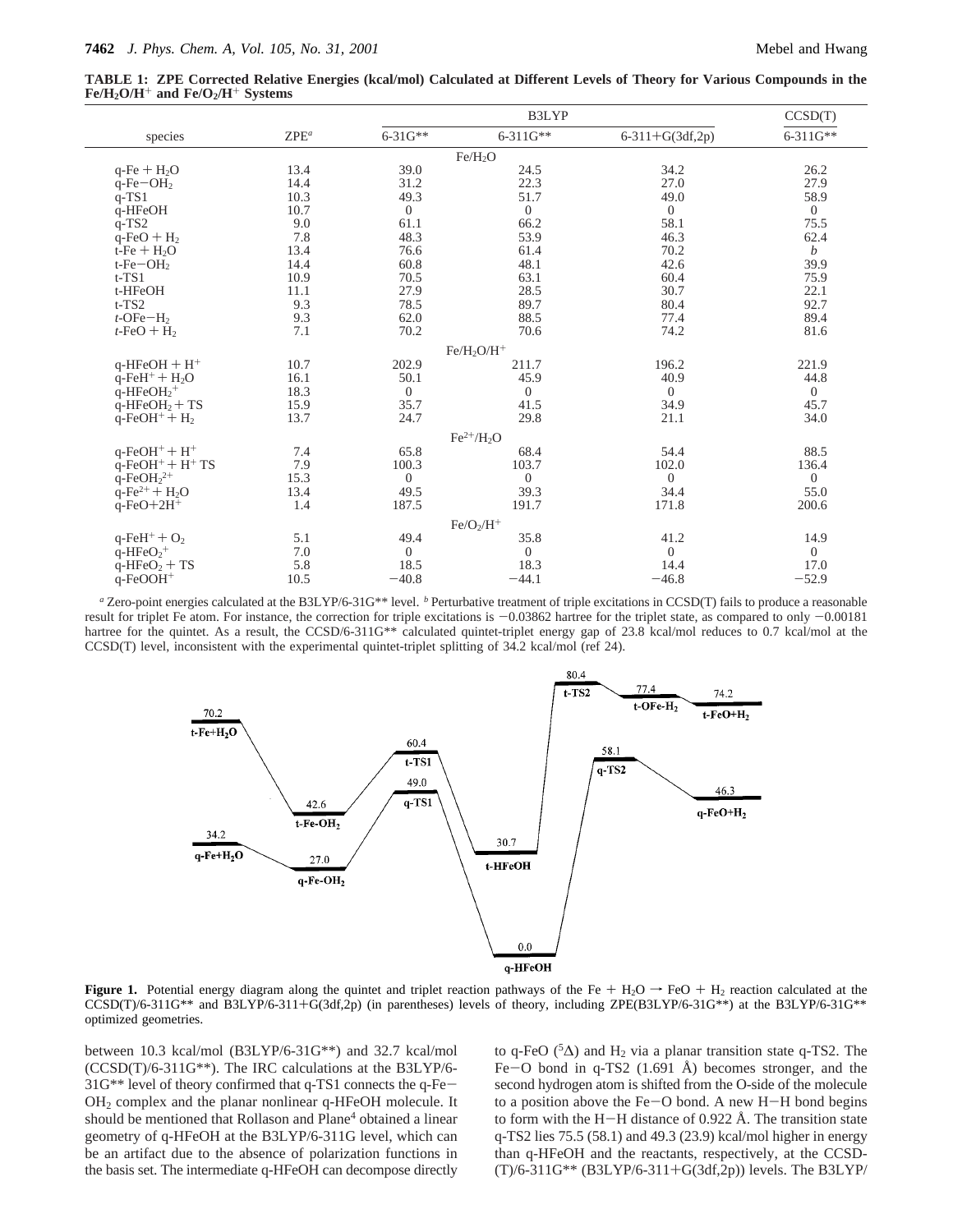**TABLE 2: ZPE Corrected Relative Energies (kcal/mol) Calculated at Different Levels of Theory for Various** Compounds in the Fe +  $H_2S \rightarrow FeS + H_2$  Reaction

|                           |         |                | CCSD(T)         |                   |                 |
|---------------------------|---------|----------------|-----------------|-------------------|-----------------|
| species                   | $ZPE^a$ | $6 - 31G^{**}$ | $6 - 311G^{**}$ | $6-311+G(3df,2p)$ | $6 - 311G^{**}$ |
| $q$ -Fe + $H_2S$          | 9.5     | 37.1           | 25.9            | 35.8              | 26.9            |
| $q-TS1(S)$                | 8.1     | 43.5           | 40.7            | 37.8              | 51.5            |
| q-HFeSH                   | 8.3     | 0              | $\Omega$        | $\Omega$          | $\Omega$        |
| $q-TS2(S)$                | 7.8     | 39.2           | 41.5            | 34.2              | 51.6            |
| $q$ -SFe $-H2$            | 9.3     | 25.6           | 25.8            | 28.2              | 36.9            |
| $q$ -FeS + H <sub>2</sub> | 7.2     | 28.4           | 28.7            | 26.1              | 43.2            |

*<sup>a</sup>* Zero-point energies calculated at the B3LYP/6-31G\*\* level.

**TABLE 3: Vibrational Frequencies (cm**-**1) of Various** Quintet (q) and Triplet (t) Compounds in the  $Fe + H<sub>2</sub>O$  and  $Fe + H<sub>2</sub>S$  Reactions and in the  $Fe/H<sub>2</sub>O/H<sup>+</sup>$  and  $Fe/O<sub>2</sub>/H<sup>+</sup>$ **Systems Calculated at the B3LYP/6-31G\*\* Level**

| species                                    | frequencies                                       |
|--------------------------------------------|---------------------------------------------------|
| $q$ -Fe $-OH2$                             | 242, 343, 414, 1614, 3656, 3778                   |
| $q-TS1$                                    | 1154i, 473, 578, 831, 1560, 3756                  |
| q-HFeOH                                    | 210, 240, 406, 788, 1871, 3963                    |
| $q-TS2$                                    | 1241i, 645, 882, 1091, 1635, 2042                 |
| q-FeO                                      | 1008                                              |
| $t$ -Fe $-OH2$                             | 307, 360, 457, 1595, 3621, 3738                   |
| $t$ -TS1                                   | 1147i, 552, 604, 1031, 1768, 3696                 |
| $t$ -HFeOH                                 | 249, 369, 632, 781, 1863, 3894                    |
| $t$ -TS2                                   | 895i, 704, 768, 928, 1770, 2331                   |
| $t$ -OFe $-H_2$                            | 160, 402, 646, 1107, 1864, 2344                   |
| $t$ -FeO                                   | 493                                               |
| $q$ -Fe $H^+$                              | 1908                                              |
| $q$ -HFeOH <sub>2</sub> <sup>+</sup>       | 96, 129, 389, 409, 600, 1673, 1947, 3743, 3824    |
| $q$ -HFeOH <sub>2</sub> + TS               | 1500i, 296, 631, 710, 995, 1191, 1741, 1804, 3787 |
| $q$ -FeOH <sup>+</sup>                     | 464, 836, 3845                                    |
| $q$ -FeOH <sup>+</sup> + H <sup>+</sup> TS | 528i, 217, 277, 625, 744, 3662                    |
| $q$ -Fe $-OH22+$                           | 546, 550, 733, 1668, 3558, 3615                   |
| $q$ -HFeO <sub>2</sub> <sup>+</sup>        | 372, 380, 449, 605, 1197, 1889                    |
| $q$ -HFeO <sub>2</sub> + TS                | 1240i, 415, 503, 687, 1068, 1363                  |
| $q$ -FeOOH <sup>+</sup>                    | 280, 575, 681, 867, 1254, 3692                    |
| $q-TS1(S)$                                 | 358i, 382, 411, 872, 1358, 2662                   |
| q-HFeSH                                    | 170, 268, 385, 507, 1832, 2669                    |
| $q-TS2(S)$                                 | 1199i, 469, 739, 968, 1605, 1668                  |
| $q$ -SFe $-H2$                             | 145, 211, 542, 564, 899, 4162                     |
| $q$ -Fe $S$                                | 544                                               |

6-31G\*\* IRC calculation confirmed the connections of the firstorder saddle point q-TS2 with the q-HFeOH intermediate and the q-FeO + H<sub>2</sub> products. Overall, the Fe( ${}^{5}D$ ) + H<sub>2</sub>O  $\rightarrow$  FeO- $(5\Delta)$  + H<sub>2</sub> reaction is calculated to be 12.1 kcal/mol endothermic at the B3LYP/6-311+G(3df,2p) level, which somewhat underestimates the experimental value of 18.5 kcal/mol.<sup>24</sup> On the other hand, CCSD(T)/6-311G<sup>\*\*</sup> calculations give 36.2 kcal/mol for the reaction heat, twice higher than that in experiment. In summary, the reaction of the ground quintet electronic state iron atom with water should produce q-HFeOH, but the barrier is significant, and the reaction at room temperature should be slow. This conclusion agrees with the experimental finding by Mitchell and Hackett.<sup>10</sup> Further decomposition of q-HFeOH to FeO +  $H<sub>2</sub>$  is not likely to occur due to the high barrier at q-TS2. The reverse reaction, FeO +  $H_2$ , is found to have a barrier of 12-13 kcal/mol, which can explain the fact that no reaction was observed between FeO and molecular hydrogen at 320 K in the recent experimental study by Rollason and Plane.4

The Fe +  $H_2O \rightarrow FeO + H_2$  reaction in triplet electronic state has a mechanism similar to that of the quintet reaction. However, significant differences can be seen in the reaction energetics. Since the UHF wave function in the triplet state is subject to high-spin contamination, the UCCSD(T)/6-311G\*\* results are expected to be less reliable, and we discuss below the B3LYP/6-311+G(3df,2p) energies. First, the Fe-OH<sub>2</sub> complex formation energy (27.6 kcal/mol for triplet) is significantly higher than that in the quintet state. The stability of t-Fe-



**Figure 2.** Potential energy diagrams for the Fe/H<sub>2</sub>O/H<sup>+</sup> (a),  $[Fe/H<sub>2</sub>O]<sup>2+</sup>$ (b), and Fe/O<sub>2</sub>/H<sup>+</sup> (c) systems calculated at the CCSD(T)/6-311G<sup>\*\*</sup> and B3LYP/6-311+G(3df,2p) (in parentheses) levels of theory, including ZPE(B3LYP/6-31G\*\*) at the B3LYP/6-31G\*\* optimized geometries.

 $OH<sub>2</sub>$  is also reflected in the much shorter Fe-O bond length (2.00 Å vs 2.18 Å in q-Fe-OH<sub>2</sub>). The t-Fe-OH<sub>2</sub> complex lies 15.6 kcal/mol above the quintet complex. In isolated Fe atom, the lowest triplet state  ${}^{3}F$  (3d<sup>7</sup>4s<sup>1</sup>) is 34.2 kcal/mol higher in energy than the ground  ${}^{5}D$  state.<sup>25</sup> B3LYP/6-311+G(3df,2p) calculations reproduce the experimental quintet-triplet energy gap fairly well (36.0 kcal/mol). Lower-level B3LYP/6-31G\*\* calculations indicate that in the triplet state, iron oxide can form a molecular complex with  $H_2$  stabilized by 8.2 kcal/mol with regard to the separated products. However, this result is not reproduced at higher levels (see Table 1), and the  $t$ -OFe $-H_2$ complex is not expected to be stable. The transition state t-TS1 on the triplet PES lies lower in energy than the reactants, and the t-Fe +  $H_2O \rightarrow$  t-HFeOH reaction is exothermic. This implies that the reaction of Fe atoms in excited triplet electronic state with water are expected to take place without activation and should be fast, much faster than the reaction of the groundstate iron atoms. One can also see from Figure 1 that the quintet and triplet potential energy surfaces in the Fe/H<sub>2</sub>O system are not expected to cross. This is in contrast with the  $Ni + H<sub>2</sub>O$ system, where the triplet and singlet surfaces do cross along the course of the reaction.<sup>26,27</sup> The existence of a low-lying excited singlet electronic state for the nickel atom and singlettriplet intersystem crossings along the reaction pathways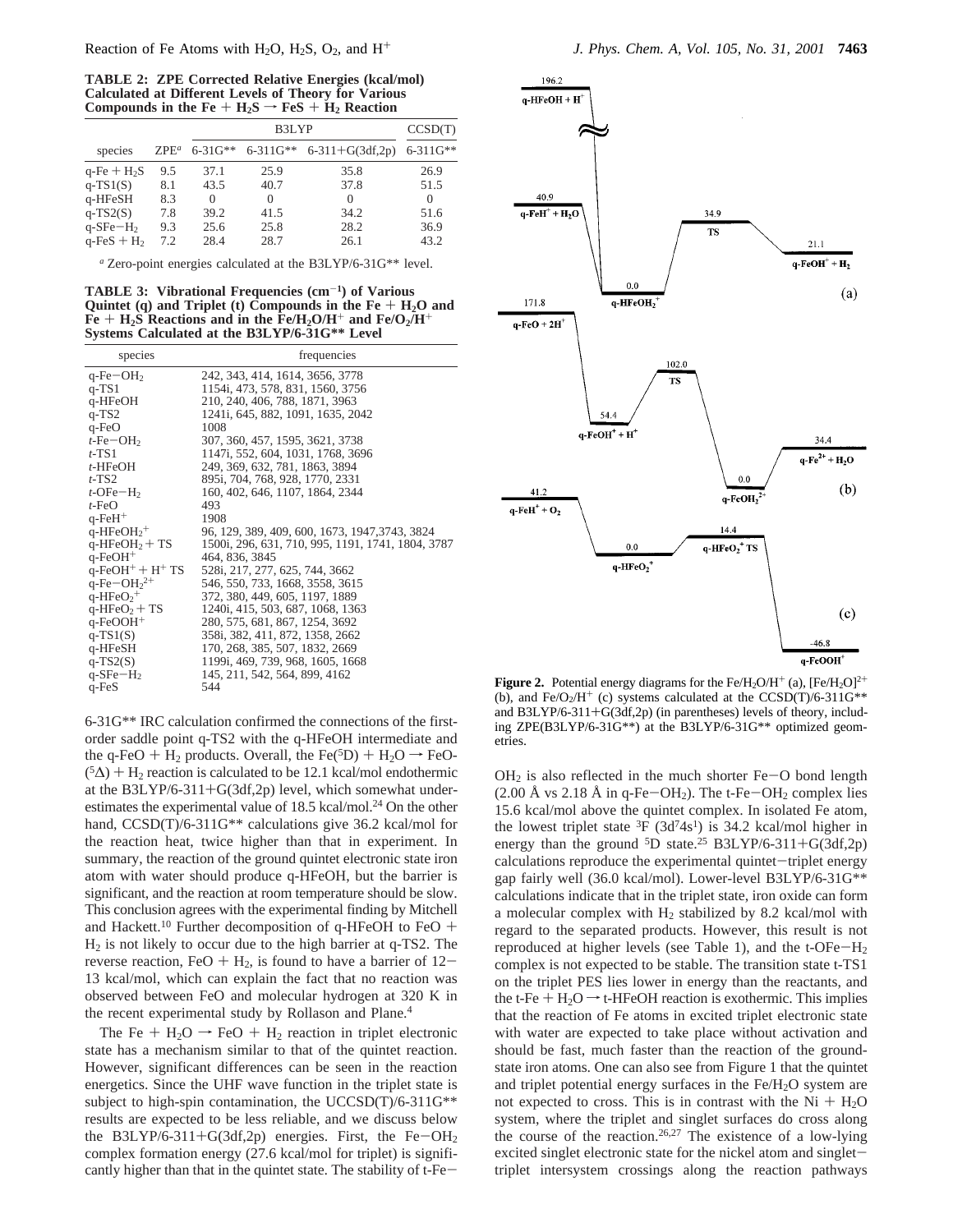

**Figure 3.** Potential energy diagram along the reaction pathways of the Fe  $+ H_2S \rightarrow FeS + H_2$  reaction in quintet electronic state calculated at the CCSD(T)/6-311G\*\* and B3LYP/6-311+G(3df,2p) (in parentheses) levels of theory, including ZPE(B3LYP/6-31G\*\*) at the B3LYP/6-31G\*\* optimized geometries.



**Figure 4.** Optimized geometries (at the B3LYP/6-31G\*\* level unless otherwise mentioned; bond lengths are in Å and bond angles are in deg) of various compounds in the  $Fe/H_2O/H^+$  and  $Fe/O_2/H^+$  systems in quintet electronic state.

significantly facilitates the Ni  $+$  H<sub>2</sub>O reaction.<sup>27</sup> However, this is not the case for Fe  $+$  H<sub>2</sub>O.

**Fe** + **H2O Reaction in Acidic Environment.** While the initial steps of the Fe( ${}^{5}D$ ) + H<sub>2</sub>O reaction leading to the formation of q-HFeOH can occur at elevated temperatures when the 15-33 kcal/mol barrier can be overcome, the formation of FeO is still unlikely. However, the reaction can go further in acidic environment, i.e., in the presence of protons. To illustrate this, we have studied the reaction mechanism of q-HFeOH with H+. As seen in Figure 2, q-HFeOH can attach a proton, yielding

 $q$ -HFeOH<sub>2</sub><sup>+</sup> without activation barrier and with a large energy gain of 221.9 (196.2) kcal/mol at the CCSD(T)/6-311G\*\*  $(B3LYP/6-311+G(3df,2p))$  levels. The q-HFeOH<sub>2</sub>+ intermediate decomposes to release  $H_2$  through an energy barrier of 45.7 (34.9) kcal/mol. Although in solution the energy of the q-HFeOH protonation is expected to be significantly smaller than 196-222 kcal/mol due to solvation of  $H^+$  (the H<sub>2</sub>O proton affinity is 165 kcal/mol<sup>24</sup>), the q-HFeOH + H<sup>+</sup>  $\rightarrow$  q-HFeOH<sub>2</sub>+  $\rightarrow$  q-HFeOH<sub>2</sub>+ TS  $\rightarrow$  q-FeOH<sup>+</sup> + H<sub>2</sub> is still expected to be feasible. The last reaction step is calculated to be 34.0 (21.1)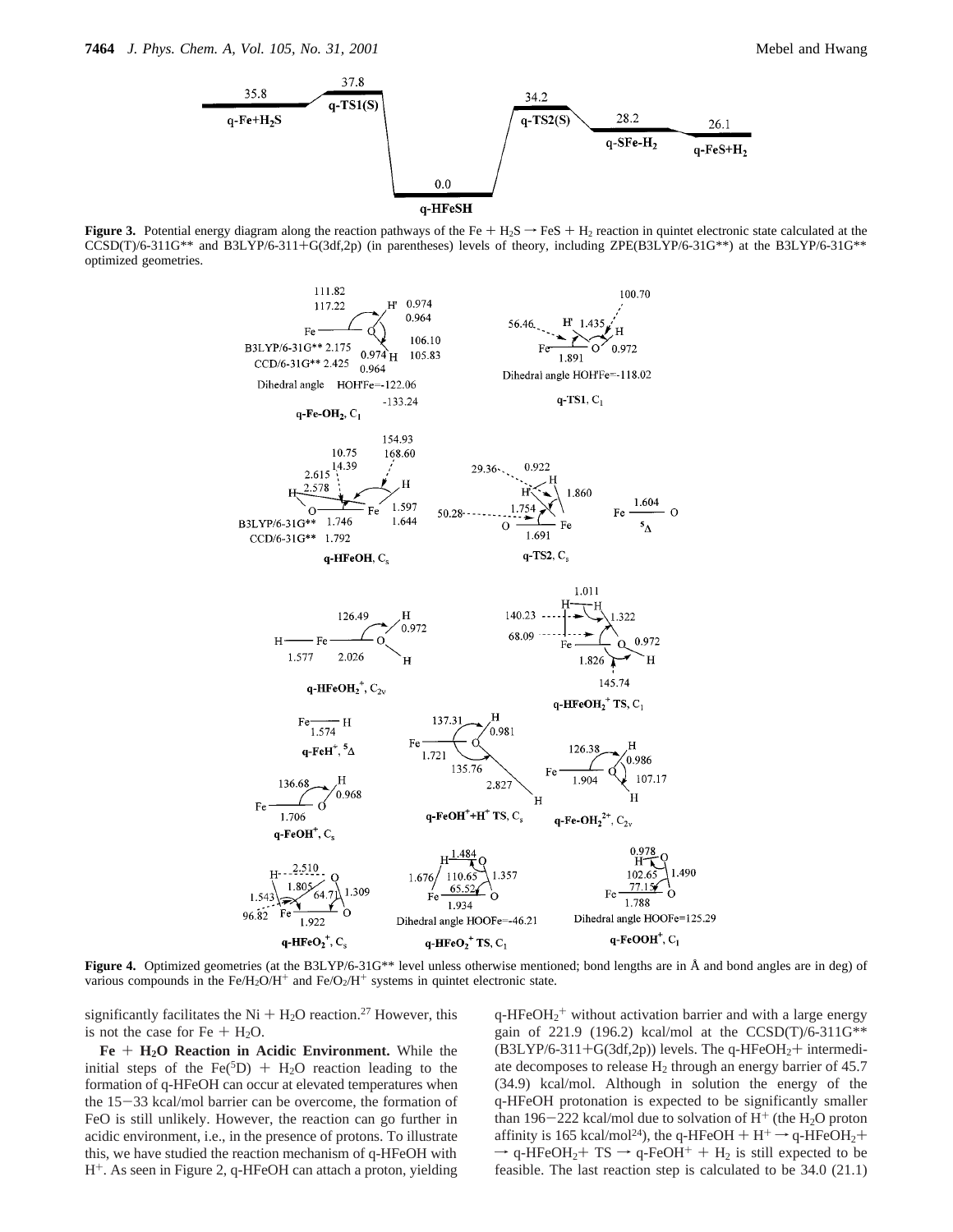

Dihedral angle HFeH'O=224.4

## t-OFe- $H_2$ ,  $C_s$

**Figure 5.** B3LYP/6-31G\*\* optimized geometries (bond lengths are in Å and bond angles are in deg) of various species in the Fe  $+$  H<sub>2</sub>O  $\rightarrow$  FeO + H<sub>2</sub> reaction in triplet and singlet electronic states.

kcal/mol endothermic at CCSD(T)/6-311G\*\* (B3LYP/6-311+G- (3df,2p)), but the overall reaction is highly exothermic and will apparently remain exothermic even in the presence of solvent. The B3LYP/6-31G\*\* IRC calculation confirmed that the firstorder saddle point q-HFeOH<sub>2</sub>+ TS connects the q-HFeOH<sub>2</sub>+ intermediate and the  $q$ -FeOH<sup>+</sup> + H<sub>2</sub> products.

q-FeOH<sup>+</sup> is very unlikely to decompose to q-FeO +  $H^+$ because this process requires  $112-117$  kcal/mol of energy. On the other hand, the  $q$ -FeOH<sup>+</sup> ion can add another proton to form  $q$ -FeOH<sub>2</sub><sup>2+</sup> with exothermicity of 88.5 and 54.4 kcal/mol at the  $CCSD(T)/6-311G**$  and  $B3LYP/6-311+G(3df,2p)$  levels, respectively. However, the second proton addition to  $FeOH<sup>+</sup>$ exhibits a high barrier of ∼48 kcal/mol both at CCSD(T)/6-  $311G^{**}$  and  $B3LYP/6-311+G(3df,2p)$  with ZPE, owing to the Coulombic repulsion. Therefore, this addition is not likely to occur in the gas phase at room temperature. In solution, protons and  $FeOH<sup>+</sup>$  can be solvated both in the reactants and transition state. This could result in shielding of the two positive charges and lead to a certain decrease of the barrier for their approach, since this barrier is mostly due to the Coulombic repulsion. On the next step, q-FeOH<sub>2</sub>2+ can dissociate to q-Fe<sup>2+</sup> + H<sub>2</sub>O without barrier and with endothermicity of 55.0 (34.4) kcal/ mol at CCSD(T)/6-311G\*\* (B3LYP/6-311+G(3df,2p)). The overall q-FeOH<sup>+</sup> + H<sup>+</sup>  $\rightarrow$  q-FeOH<sub>2</sub>2+  $\rightarrow$  q-Fe<sup>2+</sup> + H<sub>2</sub>O reaction is 33.5 (20.0) kcal/mol exothermic. The net reaction of iron atoms with water in acidic environment can be written as follows:

$$
q\text{-Fe} + H_2O \rightarrow q\text{-HFeOH}
$$
  
q-HFeOH + H<sup>+</sup>  $\rightarrow$  q-FeOH<sup>+</sup> + H<sub>2</sub>  
q-FeOH<sup>+</sup> + H<sup>+</sup>  $\rightarrow$  Fe<sup>2+</sup> + H<sub>2</sub>O  
q-Fe + 2H<sup>+</sup>  $\rightarrow$  Fe<sup>2+</sup> + H<sub>2</sub>

In this reaction scheme, the critical barrier of  $15-33$  kcal/mol occurs at the q-Fe-OH<sub>2</sub>  $\rightarrow$  q-TS1  $\rightarrow$  q-HFeOH reaction step, assuming that the proton addition to  $q$ -FeOH<sup>+</sup> is feasible in solution. Under the conditions when this barrier can be overcome, the reaction can produce the  $Fe<sup>2+</sup>$  ions.

**Reaction of FeH**<sup>+</sup> **with Water.** In acidic environment, neutral iron atoms can easily attach protons to form the FeH<sup>+</sup> molecule in quintet electronic state; the experimental proton affinity of Fe is as high as  $180 \text{ kcal/mol}^{24}$  ca. with  $185.5 \text{ kcal/}$ mol obtained at the CCSD(T)/6-311+G(3df,2p) + ZPE(B3LYP/ 6-31 $G^{**}$ ) level. In turn, FeH<sup>+</sup> can readily react with water producing  $q$ -HFeOH<sub>2</sub><sup>+</sup> without any barrier. As seen in Table 1 and Figure 2, the exothermicity of the q-FeH<sup>+</sup> + H<sub>2</sub>O  $\rightarrow$ q-HFeOH<sub>2</sub><sup>+</sup> is 44.8 and 40.9 kcal/mol at the CCSD(T)/6-311G\*\* and B3LYP/6-311+G(3df,2p) levels, respectively. In the previous section, we showed that the  $q$ -HFeOH<sub>2</sub><sup>+</sup> intermediate decomposes to q-FeOH<sup>+</sup> + H<sub>2</sub> with the barrier of 45.7 (34.9) kcal/mol. Therefore, the q-FeH<sup>+</sup> + H<sub>2</sub>O  $\rightarrow$  q-HFeOH<sub>2</sub>+  $\rightarrow$  $q$ -FeOH<sup>+</sup> + H<sub>2</sub> reaction is expected to take place with a very low barrier relative to that of the reactants or without activation and is expected to be fast. At the next step (which might be feasible only in solution), q-FeOH<sup>+</sup> would attach another proton and then dissociate to  $Fe<sup>2+</sup>$  and water. The overall reaction mechanism in this case can be written as follows:

$$
q-Fe + H^{+} \rightarrow q-FeH^{+}
$$
  
\n
$$
q-FeH^{+} + H_{2}O \rightarrow q-HFeOH_{2} + \rightarrow q-FeOH^{+} + H_{2}
$$
  
\n
$$
q-FeOH^{+} + H^{+} \rightarrow q-FeOH_{2} + \rightarrow Fe^{2+} + H_{2}O
$$
  
\n
$$
q-Fe + 2H^{+} \rightarrow Fe^{2+} + H_{2}
$$

Clearly, this reaction mechanism is preferable as compared to the mechanism which has the Fe  $+$  H<sub>2</sub>O reaction as the first step.

**Reaction of FeH**<sup>+</sup> **with Molecular Oxygen.** The FeH<sup>+</sup> molecule can easily react not only with water but also with O2. According to our calculations (see Figure 2c),  $FeH<sup>+</sup>$  and molecular oxygen combine together to produce a planar  $q$ -HFeO<sub>2</sub>+ intermediate without barrier and with the energy gain of 14.9 (41.2) kcal/mol at CCSD(T)/6-311G\*\* (B3LYP/6-  $311+G(3df,2p)$ ). In q-HFeO<sub>2</sub>+, the FeOO fragment represents a three-member ring, since the iron atom forms two bonds (1.922 and 1.805 Å) with oxygens. At the next reaction step, the hydrogen atom is shifted from Fe to the nearest oxygen to produce another q-FeOOH<sup>+</sup> intermediate. This step exhibits a barrier of 17.0 (14.4) kcal/mol. The corresponding transition state, q-HFeO<sub>2</sub>+ TS, lies only 2.1 kcal/mol higher in energy than the reactants, q-FeH<sup>+</sup> +  $O_2$ , at the CCSD(T)/6-311G\*\* level and 26.8 kcal/mol lower in energy than  $q$ -FeH<sup>+</sup> +  $O_2$  at B3LYP/6-311+G(3df,2p). The q-HFeO<sub>2</sub>+  $\rightarrow$  q-FeOOH<sup>+</sup> step is calculated to be 52.9 (46.8) kcal/mol exothermic, and the total exothermicity of the q-FeH<sup>+</sup> +  $O_2 \rightarrow$  q-FeOOH<sup>+</sup> reaction is as high as  $67.8$  (88.0) kcal/mol. Thus, the reaction of FeH<sup>+</sup> with molecular oxygen is expected to take place with a low activation barrier or without barrier and to rapidly produce the q-FeOOH<sup>+</sup> ion. Once hydrated, this ion in the presence of protons can eventually dissociate to  $Fe<sup>2+</sup>$  and hydrogen peroxide. The latter, in turn, can oxidize other iron atoms or undergo other chemical reactions in solution.

The FeH<sup>+</sup> +  $O_2$  reaction is more facile than the reaction of  $FeH<sup>+</sup>$  with water due to higher overall exothermicity (67.8 kcal/ mol vs 10.8 kcal/mol for FeH<sup>+</sup> + H<sub>2</sub>O  $\rightarrow$  FeOH<sup>+</sup> + H<sub>2</sub> as calculated at the CCSD(T)/6-311G\*\* level) and a lower barrier for the intermediate reaction step (17.0 vs 45.7 kcal/mol). If the reactions take place in solution, the barrier heights for the individual steps can be rate-determining rather than the overall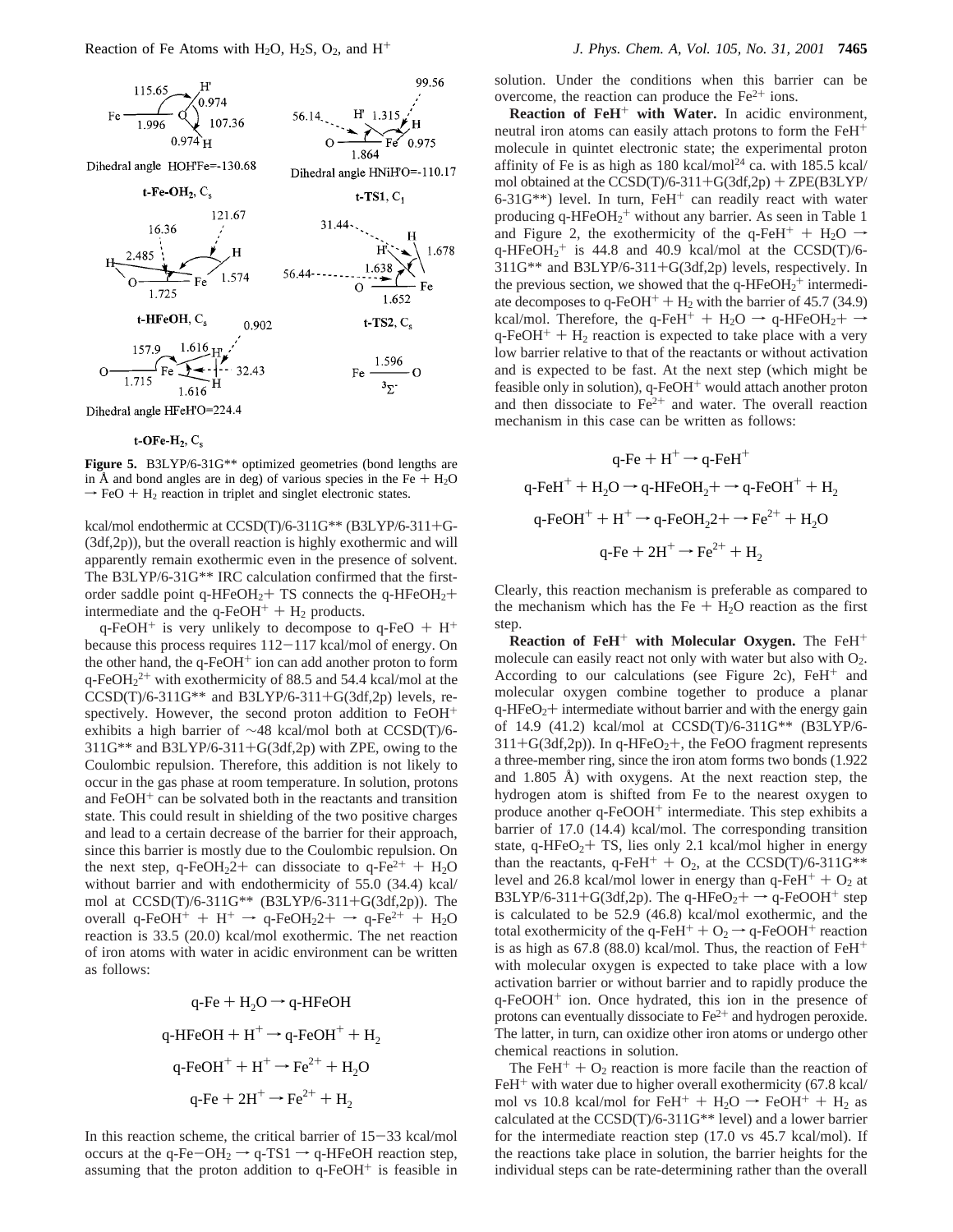

**Figure 6.** Optimized geometries (at the B3LYP/6-31G\*\* level unless otherwise mentioned; bond lengths are in Å and bond angles are in deg) of various species in the Fe +  $H_2S \rightarrow FeS + H_2$  reaction in quintet electronic states.

reaction barrier, since intermediates can undergo a rapid collisional deactivation. In this view, the FeH<sup>+</sup> + O<sub>2</sub>  $\rightarrow$ FeOOH<sup>+</sup> reaction is preferable not only with respect to FeH<sup>+</sup>  $+ H_2O \rightarrow FeOH^+ + H_2$ , but also Fe + H<sub>2</sub>O  $\rightarrow$  HFeOH, which has the highest reaction step barrier of 22.0-32.7 kcal/mol.

**Reaction Mechanism of Fe**  $+$  **<b>H<sub>2</sub>S.** In general, the mechanism of the Fe( ${}^{5}D$ ) + H<sub>2</sub>S reaction is similar to that of Fe( ${}^{5}D$ ) <sup>+</sup> H2O, but certain peculiarities exist. For instance, we could not locate a  $q$ -Fe $-SH<sub>2</sub>$  complex; from the reactants, the reaction proceeds directly to the q-HFeSH intermediate via q-TS1(S). The barrier for the initial reaction step is only 2.0 kcal/mol at the B3LYP/6-311+G(3df,2p) level with ZPE, i.e.,  $\sim$ 13 kcal/ mol lower than that for the reaction with water calculated at the same level of theory. On the other hand, at CCSD(T)/6- 311G\*\*, the barrier is significant, 24.6 kcal/mol, but still ∼8 kcal/mol lower than the  $CCSD(T)/6-311G^{**}$  barrier for Fe + H2O. The intermediate q-HFeSH has a nonplanar and nonlinear geometry and can dissociate to  $q$ -FeS +  $H_2$  in two steps. First, a molecular q-SFe $-H_2$  complex is formed via q-TS2(S). This transition state is 3.6 kcal/mol lower energy than q-TS1(S) at B3LYP/6-311+G(3df,2p) but slightly, 0.1 kcal/mol, higher at CCSD(T)/6-311G\*\*. The CCSD(T)/6-311G\*\* (B3LYP/6- <sup>311</sup>+G(3df,2p)) calculated barrier is 51.6 (34.2) and 24.7 (8.1) kcal/mol relative to q-HFeSH and q-FeS  $+$  H<sub>2</sub>, respectively. The q-HFeSH  $\rightarrow$  q-SFe-H<sub>2</sub> reaction step is found to be endothermic by 36.9 and 28.2 kcal/mol at the CCSD(T)/6- 311G\*\* and B3LYP/6-311+G(3df,2p) levels, respectively. The  $q$ -SFe $-H_2$  complex is stable with respect to  $q$ -FeS and  $H_2$  by <sup>2</sup>-6 kcal/mol at B3LYP/6-31G\*\*, B3LYP/6-311G\*\*, and CCSD(T)/6-31G\*\* levels but becomes unstable by 2.1 kcal/ mol at B3LYP/6-311+G(3df,2p). The overall heat of the Fe-  $(5D)$  + H<sub>2</sub>S → FeS( $5\Delta$ ) + H<sub>2</sub> reaction calculated at B3LYP/6- $311+G(3df,2p) + ZPE$  is  $-9.7$  kcal/mol (exothermic), while in experiment this reaction is  $5.8$  kcal/mol endothermic.<sup>24</sup> Noteworthy that only the CCSD(T)/6-311G\*\* approximation gives a positive value for the reaction heat, 16.3 kcal/mol, though significantly overestimating the experimental reaction endothermicity. In experiment, free Fe atoms were found to be unreactive toward  $H_2S$ .<sup>5</sup> This indicates that the CCSD(T)/6-311G\*\* barrier of ∼25 kcal/mol is more reliable than the

B3LYP/6-311+G(3df,2p) value of 2.0 kcal/mol. At other levels of our calculations, the barrier height varies between 6.4 kcal/ mol (B3LYP/6-31G\*\*) and 14.8 kcal/mol (B3LYP/6-311G\*\*). Upon the conditions when the barrier at q-TS1(S) can be overcome, the energized q-HFeSH complex can dissociate to  $q$ -FeS + H<sub>2</sub>, since the energies of transition states  $q$ -TS2(S) and q-TS1(S) are similar. Thus, the Fe  $+$  H<sub>2</sub>S reaction is more likely to produce FeS and molecular hydrogen than  $Fe + H<sub>2</sub>O$ to yield FeO  $+$  H<sub>2</sub>.

#### **4. Conclusions**

The reaction of free iron atoms with water in the ground quintet electronic state is shown to proceed by a possible formation of an  $Fe-OH<sub>2</sub>$  molecular complex stabilized by 7.2 kcal/mol with respect to the reactants at the B3LYP/6-311+G- (3df,2p)//B3LYP/6-31G\*\* level but 1.7 kcal/mol unstable at CCSD(T)/6-311G\*\*//B3LYP/6-31G\*\*. The complex can isomerize to the HFeOH molecule overcoming the barrier of  $22-32$ kcal/mol (15-33 kcal/mol with respect to the reactants). Further decomposition of HFeOH to FeO and molecular hydrogen is hindered by a high barrier and is not likely to occur even at elevated temperatures.

In acidic environment, the HFeOH can sequentially react with two protons eventually producing  $Fe^{2+} + H_2O$ . On the other hand, in the presence of protons, iron atoms can easily attach  $H^+$  with formation of the quintet FeH<sup>+</sup> molecules. The reaction of these molecules with water,  $q$ -FeH<sup>+</sup> + H<sub>2</sub>O  $\rightarrow$  q-HFeOH<sub>2</sub>+  $\rightarrow$  q-FeOH<sup>+</sup> + H<sub>2</sub>, is exothermic and occurs without activation barrier. q-FeOH<sup>+</sup> may attach another proton in solution (only if positive charges of the two ions are shielded due to solvation to decrease a Coulomb repulsion barrier for their approach to each other) and dissociate to  $q-Fe^{2+}$  and  $H_2O$ . Thus, water molecules can assist oxidation of neutral iron atoms to  $Fe<sup>2+</sup>$ . In this reaction scheme, two protons are converted into molecular hydrogen transferring their charge to Fe with the aid of H<sub>2</sub>O. The FeH $+$  can also readily react with molecular oxygen, yielding  $HFeO<sub>2</sub><sup>+</sup>$ , which rearranges to the FeOOH<sup>+</sup> by the hydrogen shift with a barrier of  $\sim$ 14-17 kcal/mol. In solution, FeOOH<sup>+</sup> can eventually dissociate to  $Fe^{2+}$  and hydrogen peroxide. The FeH<sup>+</sup>